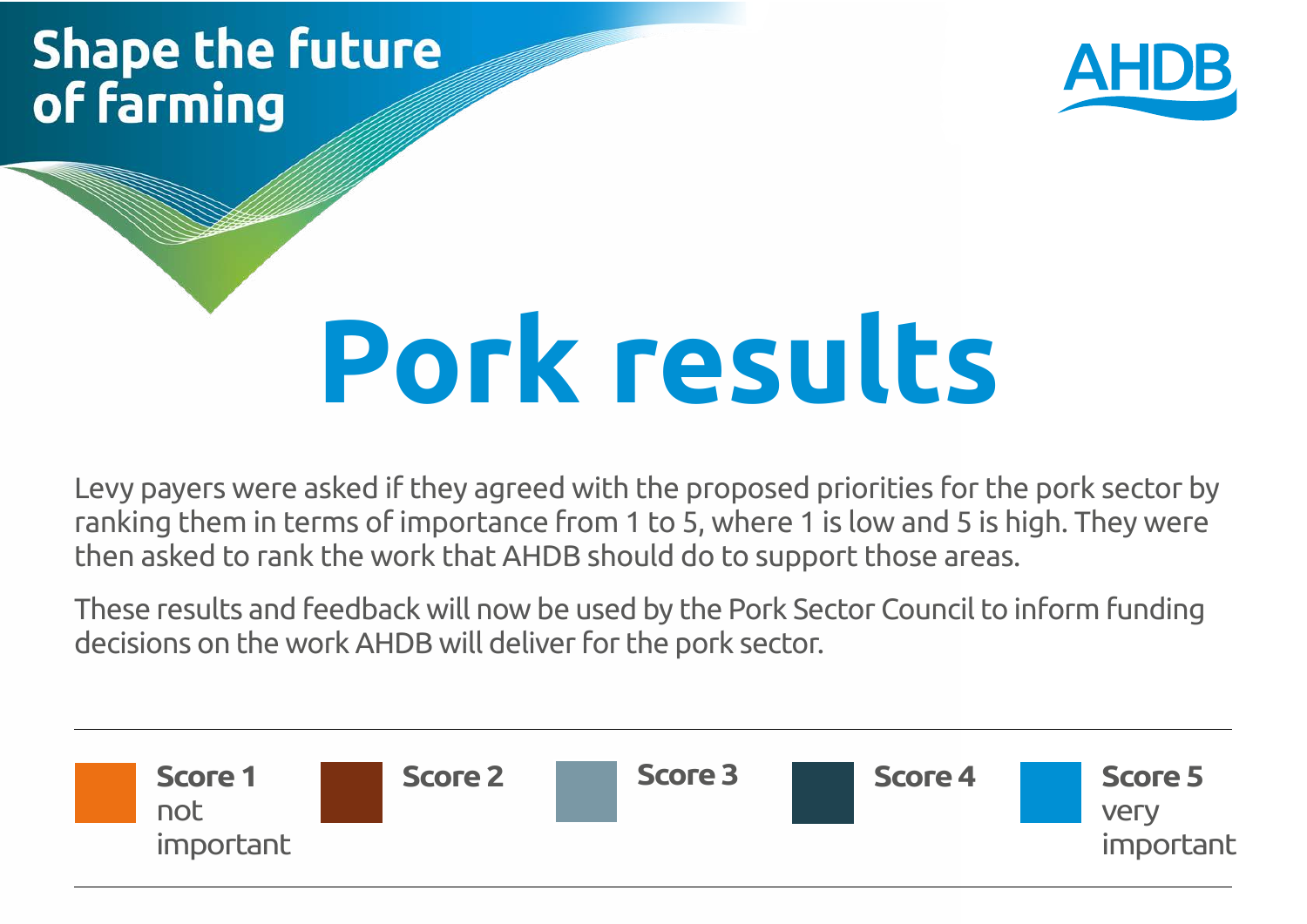#### Priority A. **Selling every part of the pig for the best financial return at home in the UK or overseas one levy payer**



based on number of pigs

weighted

**Average scores**

## Priority B. **Protecting the reputation of pork and promoting its benefits to consumers**



**one levy payer one vote** weighted results\*

**4.4 3.9**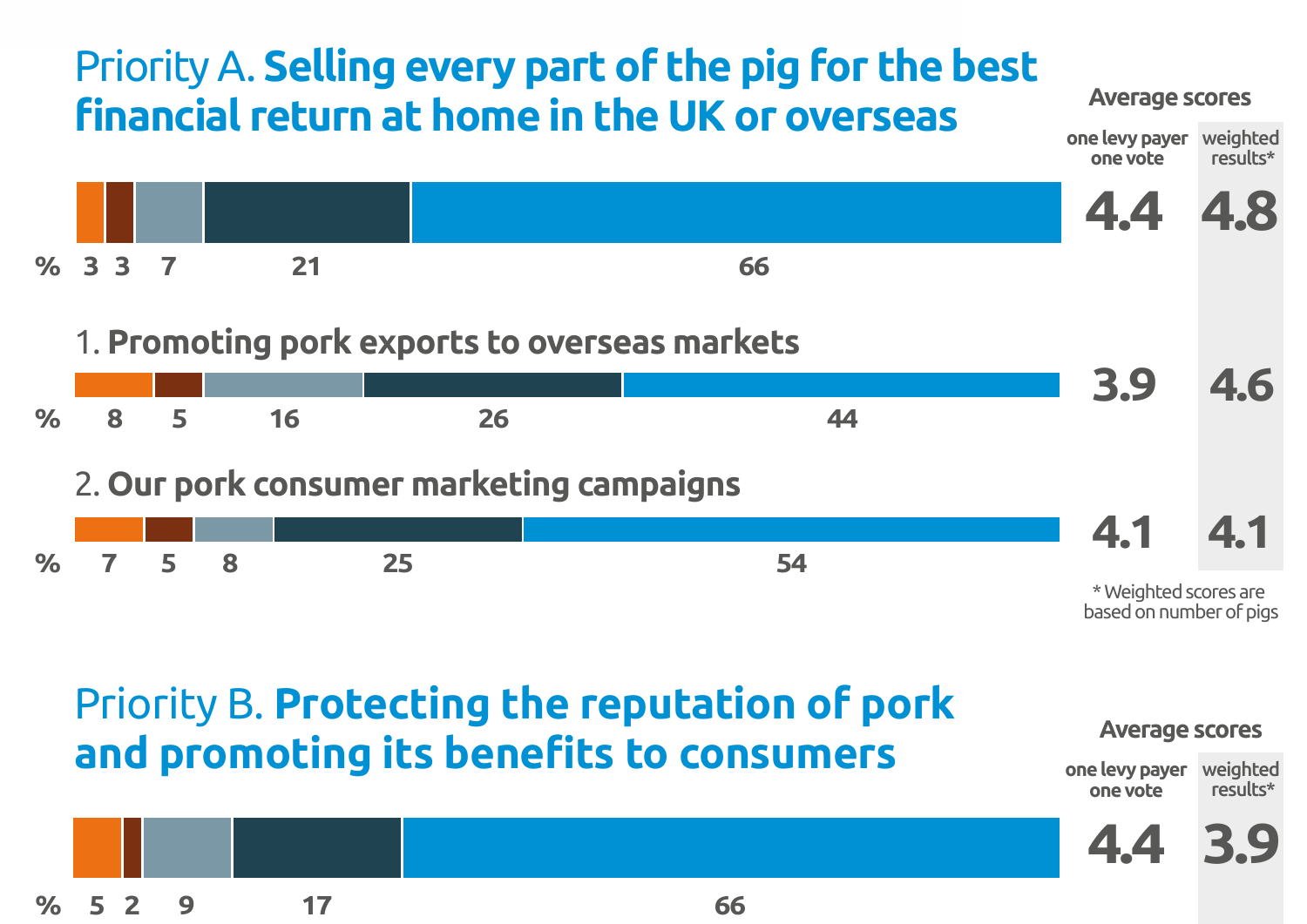### 1. **Educating consumers of the future**

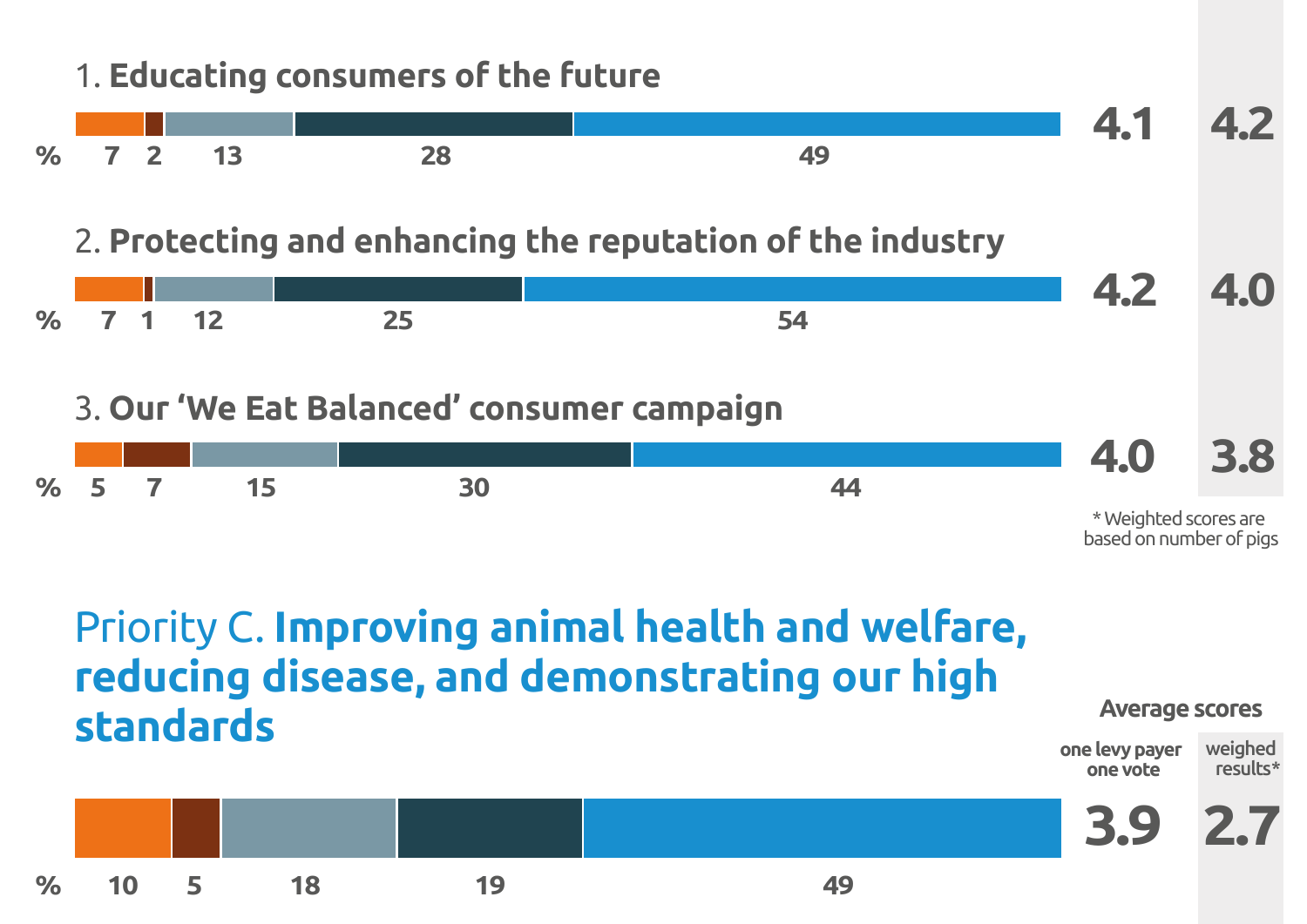1. **Animal health and welfare**



#### **one levy payer Average scores** Priority D. **Demonstrating that the pork industry takes its impact on the environment seriously and is improving?**



**one vote**

weighted results\*

#### 1. **Support the pork industry to deliver environmental improvement**